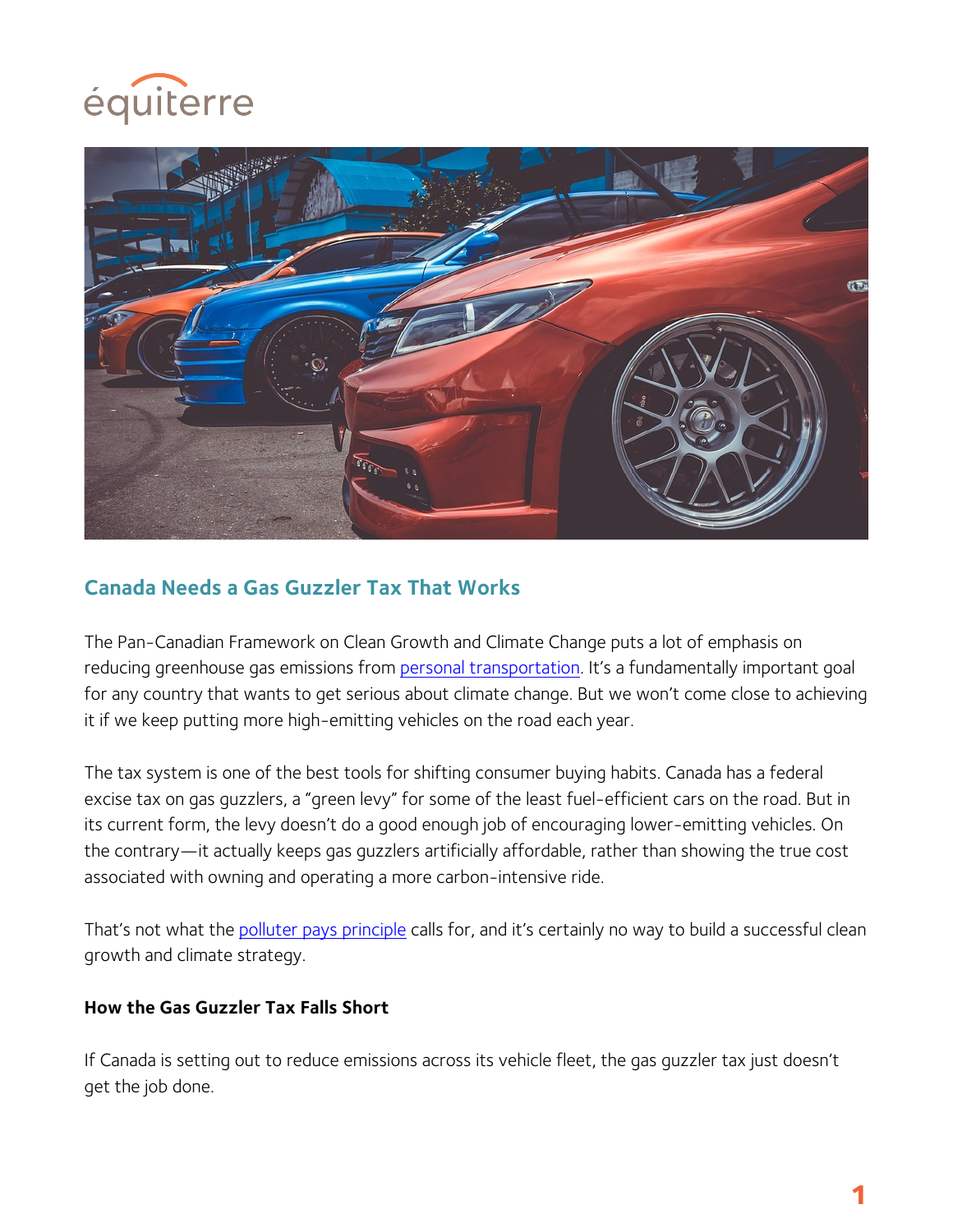It applies to too few vehicles, mostly luxury models, high-performance racing cars, and the bigger, more expensive sport utility vehicles (SUVs).

It's based on fuel efficiency rather than carbon dioxide emissions.

It includes an exemption for pick-up trucks when trucks, minivans, SUVs, and other

super-size models accounted for 70% of new vehicle sales in November 2016—a 17% jump in just one year, up from 66% the previous November, 63% for all of 2015, and 57% in 2013, according to the latest figures from Statistics Canada.

It sets a range of tax rates, from \$1,000 to \$4,000 per vehicle, that is too low to influence most buying decisions. The worst gas guzzler among two-seater cars, the Lamborghini Aventador Roadster, is subject to the \$4,000 maximum surcharge—on a \$400,000 purchase.

And relatively few Canadian even know the tax exists.

Small wonder that the green levy has so little impact on Canadians' auto-buying decisions. It's time for the federal government to introduce a gas guzzler tax that works.

#### **Driving in Reverse on Fuel Efficiency**

For most of this century, Canada's auto purchasing habits have been going in the wrong direction. Natural Resources Canada's *2016 Fuel Consumption Guide* tells the story with a 10-point scale that gives the worst vehicles one point and the best vehicles 10, based on the grams of carbon dioxide they emit per kilometre travelled.

The figures point to a steady shift in auto type that has been enough to wipe out fuel efficiency gains across the Canadian vehicle fleet.

SUV purchases nearly doubled between 2000 and 2009 as a proportion of total sales, from 6.9 to 12.8%, while station wagons increased from 1.0 to 3.5%.

And the number of vehicles per household inched up from 1.43 to 1.47.

It's like setting out on a trip, checking your maps, making sure your tires are filled, then barrelling down the highway in reverse.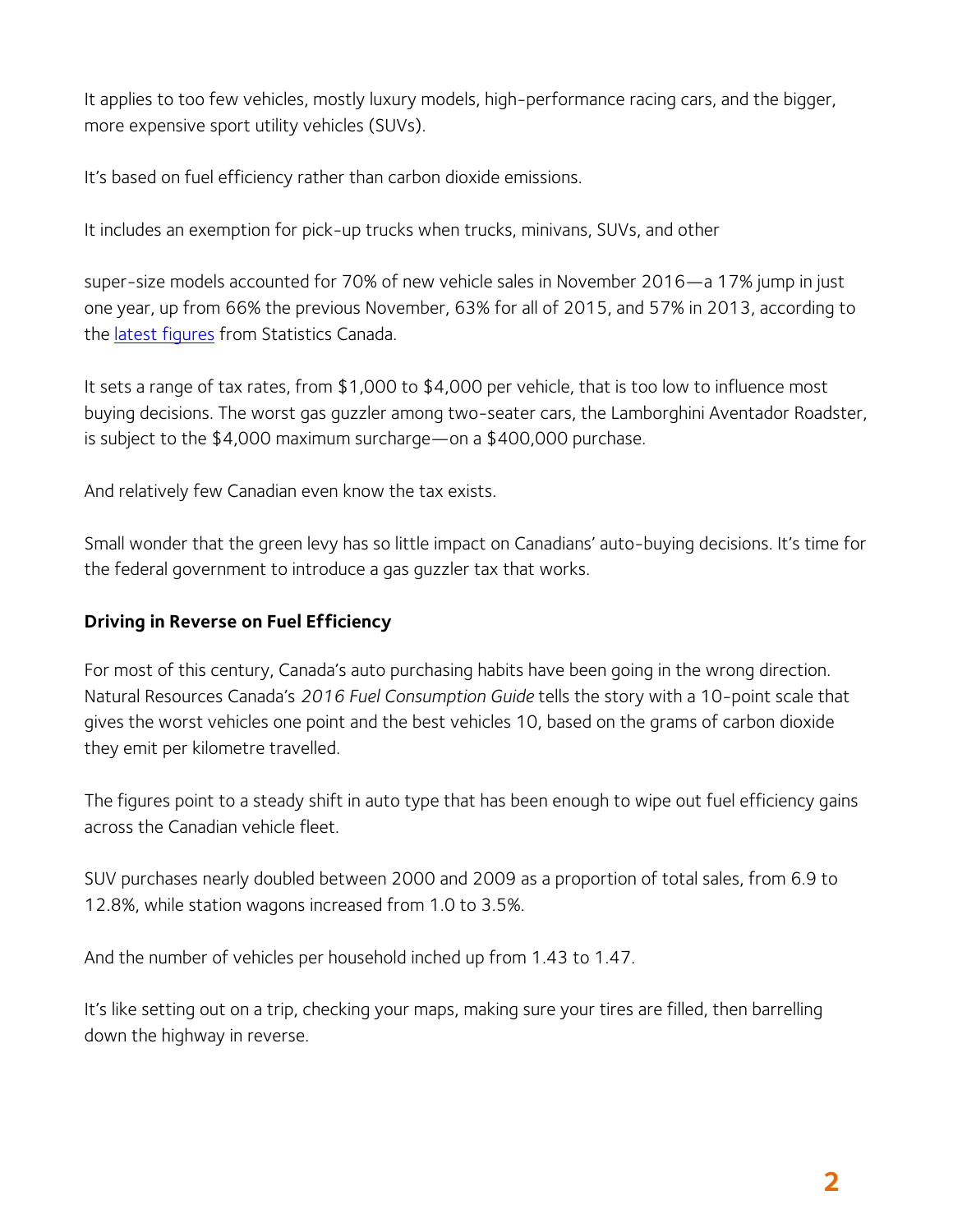## **Mind the Gap: A Huge Difference in GHG Performance**

The difference in emissions performance also separates the winners and losers among manufacturers and models. The emissions intensity of Canada's vehicle fleet varies widely, from hybrid and electric cars with low to no greenhouse gas emissions to luxury vehicles that are the worst performers of all.

All-electric vehicles like the Ford Focus, the Nissan LEAF, and the Tesla Models S and X score a perfect 10 on the NRCan scale, with 0 GHGs per kilometre travelled. Hybrids like the Chevy Volt, the Hyundai Sonata, and the Toyota Prius come close, with emissions of 32, 63, and 102 grams per kilometre, respectively.

At the other end of the scale, we find the Mercedes-Benz AMG SUV, at 476 grams per kilometre, Chevrolet and GM passenger vans at 465, and the two-seat Lamborghini Aventador Roadster, at 452.

Even within vehicle categories, the choice of model makes a big difference. Among mid-size cars, the 12-cylinder Bentley Flying Spur consumes nearly eight times as much fuel as the LEAF, and nearly four times as much as the Prius. It emits a climate-busting 375 grams of carbon dioxide per kilometre travelled, compared to 104 for the Prius and 0 for the LEAF.

With a range of options available in every class of car and truck, drivers who are considering higheremitting vehicles need a clear picture of the added costs, or externalities, associated with their buying decisions. After that, if they still choose a gas guzzler or high emitter, it's time for them to cover those costs.

### **Modest Fees Have a Big Impact**

To build a federal feebate system that either taxes or subsidizes vehicles based on their emissions performance, Ottawa can draw on experience in Ontario. An analysis of the province's feebate program between 2000 and 2011 found some evidence that even a relatively modest vehicle fee or rebate can promote greater fuel efficiency, as long as it's high enough to shift consumers' buying decisions.

Ontario built its feebate on a vehicle tax that was similar to the current federal excise tax when it was first introduced in 1989. More vehicles became eligible for the rebate over time as their fuel efficiency improved.

The system wasn't perfect, but it produced some notable gains: when the Ford Mustang was redesigned to add engine size and horsepower, its fuel performance shifted from 8.9 to more than